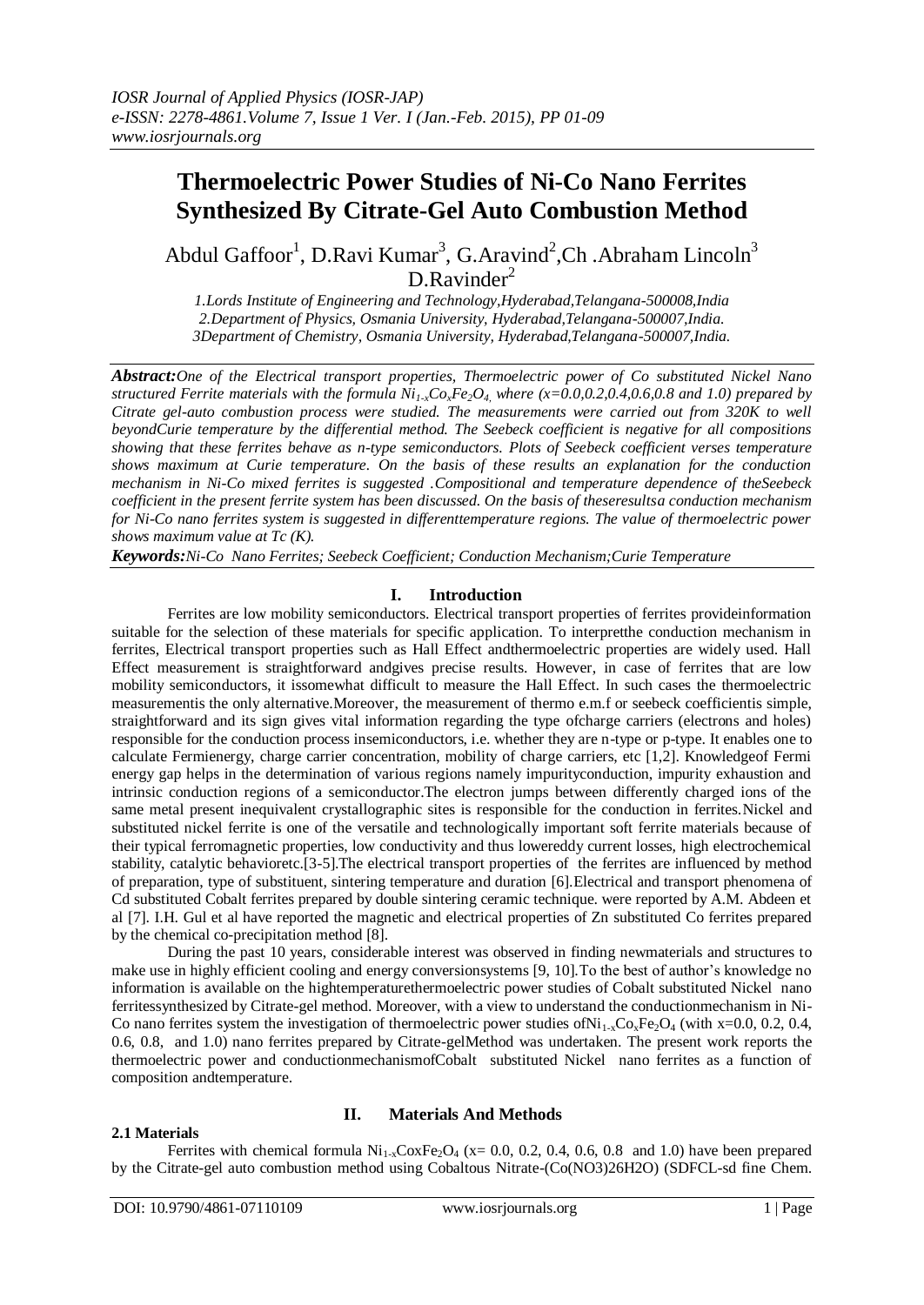Limited, 99% pure AR grade), Ferric Nitrate-(Fe(NO3)29H2O)( Otto Chemie Pvt. Limited, 98% pure GR grade), Nickel Nitrate - (Ni(NO3)29H2O)(Otto Chemie Pvt. Limited, 98% pure GR grade), Citric acid - (C6H8O7.H2O) (SDFCL-sd fine Chem. Limited, 99% pure AR grade), Ammonia - (NH3) (SDFCL-sd fine Chem. Limited, 99% pure AR grade) as starting materials for the synthesis

## **2.2Synthesis**

Required quantities of metal nitrates were dissolved in a minimum quantity of distilled water and mixed together. Aqueous solution of Citric acid was then added to the mixed metal nitrate solution. Ammonia solution was then added with constant stirring to maintain  $P<sup>H</sup>$  of the solution at 7. The resulting solution was continuously heated on the hot plate at 100°Cupto dryness with continuous stirring. A viscous gel has resulted. Increasing the temperature upto 200℃ lead the ignition of gel. The dried gel burnt completely in a self propagating combustion manner to form a loose powder. The burnt powder was ground in Agate Mortor and Pistle to get a fine Ferrite powder. Finally the burnt powder was calcined in air at 500℃ temperature for four hours and cooled to room temperature.

## **2.3. Characterization**

X-ray Diffraction with Cuka (lambda = 1.54 Å) was used to study the single phase nature and nanophase formation of the Ni-Coferrite system at room temperature by continuous scanning in the range of 10˚C to  $90^{\circ}$ C.

Micro structural analysis of the prepared samples was carried out by Transmission electron microscopy(TEM), scanning Electron microscopy (SEM) and elemental compositional analysis for all samples was done by Energy Dispersive Spectroscopy (EDS)

## **2.4 Method**

For the thermoelectric power measurements, Circular pellets (diameter-13mm and thickness-2mm) of the synthesized powders were made using polyvinyl alcohol as binder by exerting apressure of 5tons for 1-2 minutes. These samples were finally sintered at 4000C for 5 hoursand then slowly cooled to room temperature. Pellets were then coated with a thin layer ofsilver paste to have good electrical contact Thermo electric power studies on circular pellets of

 $Ni<sub>1-x</sub>Co<sub>x</sub>Fe<sub>2</sub>O<sub>4</sub>$  nano ferrites were measured by a differential method [11] from 320K to well beyond the Curie temperature. The sample was kept between the hot and cold junctions of the method in the form of pellet. The temperature difference between two ends of the sample was kept at 10K throughout the measured temperature range. A temperature difference maintained between the hot and cold surfaces of a sample results in the motion of electrons or holes. This leads to the development of a thermo e.m.f. across the sample which is measured by using a digital micro voltmeter.

The Thermoelectric power or Seebeck coefficient (S or  $\alpha$ ) was calculated using the relation

 $S=\frac{\Delta E}{\Delta T}$ 

Where ΔE is the thermo e.m.f. produced across the sample as the charge carriersdiffused from the hot to the cold surface due to a temperature difference ΔT in degreeKelvin across the sample.

## **3.1. XRD Analysis**

# **III. Results And Discussions**

The X-ray diffraction patterns of all the samples were shown in **Figure 1**. XRD patterns and the crystalline phases were identified by comparison with reference data from the JCPDS card No. 742081 for Nickel ferrites (NiFe<sub>2</sub>O<sub>4</sub>) and JCPDS card No 791744 for Cobalt ferrites(CoFe<sub>2</sub>O<sub>4</sub>). The XRD patterns of all the Cobalt substituted nickel ferrites showed a homogeneous single phased cubic spinel belonging to the space group Fd3m (confirmed by JCPDS card No. 742081). All the Braggs reflections have been indexed, which confirmed the formation of a well defined single phase cubic spinel structure without any impurity peaks. All the peaks are allowed peaks. The strongest reflection has come from (311) plane that indicates spinel phase.

The diffraction peaks can be indexed to the planes of  $(2\ 2\ 0)$ ,  $(3\ 1\ 1)$ ,  $(2\ 2\ 2)$ ,  $(4\ 0\ 0)$ ,  $(5\ 1\ 1)$  and  $(4\ 4\ 4)$ 0). The observed broadening of diffraction peaks indicates the nano crystallinity of the samples. The particle size of the synthesized ferrite samples was estimated from X-ray peak broadening of diffraction peaks using Scherrer formula [12]. The values of the particle size, lattice constant and X-ray density as deduced from the Xray data are given in Table 1

$$
t = \frac{0.91\lambda}{\beta \cos \theta}
$$

whereλ = Wavelength of X-ray,  $β$  = Full width and Half Maxima in radians,  $θ$  = Bragg's angle at the peak position.

Lattice parameter "a" of individual composition was calculated by using the following formula and values were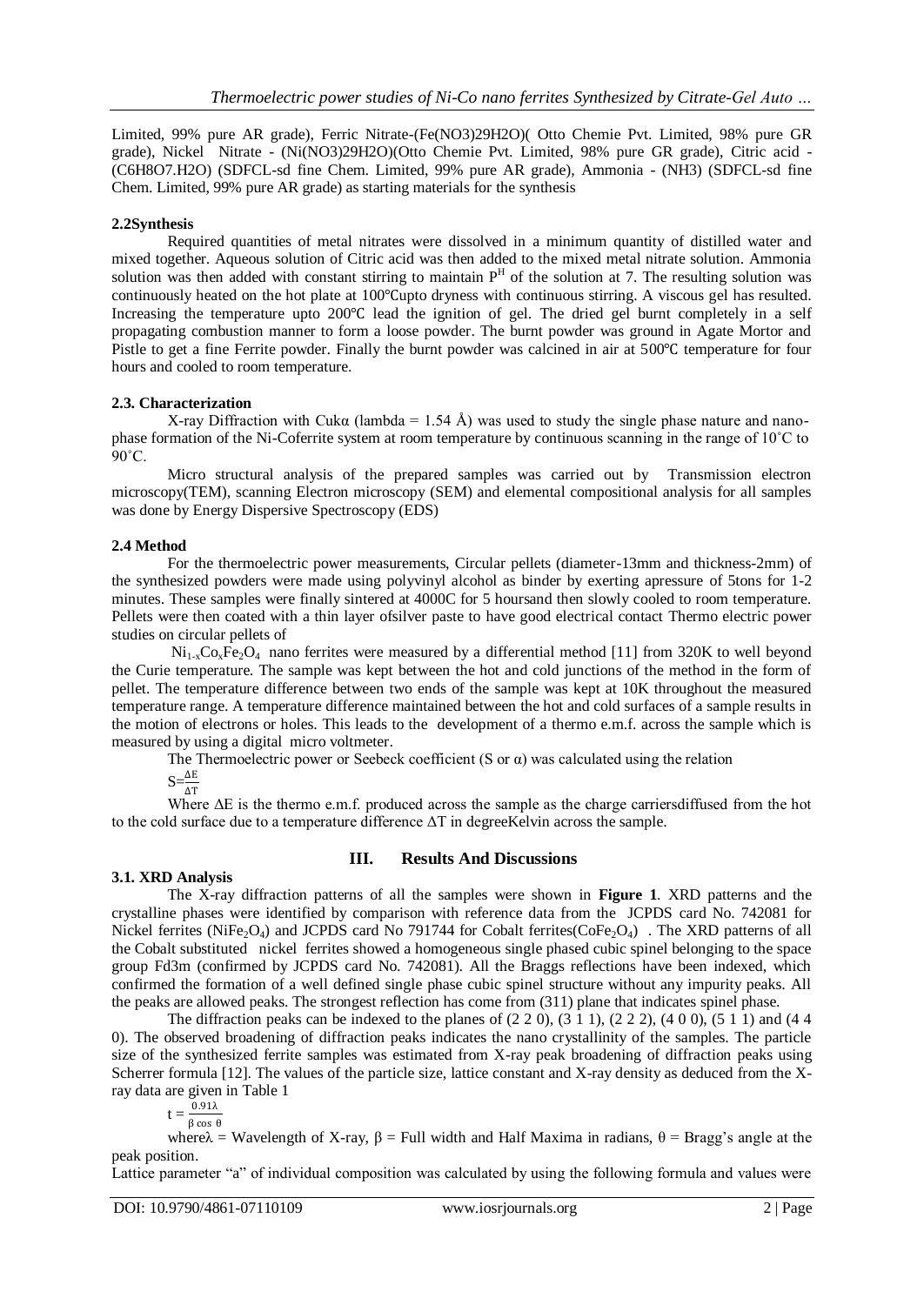## tabulated in **Table 1**.

 $d = \frac{a}{\sqrt{h^2 + k^2 + l^2}}$  where a = lattice parameter, d = inter planar distance, hkl = miller indices.



**Figure 1.** XRD of  $Ni_{1-x}Co_xFe_2O_4$  (where  $x = 0.0, 0.2, 0.4, 0.6, 0.8, 0$  and 1.0).

The lattice parameter was found to increases linearly with increasing Co concentration. This linear variation indicates that the Ni-Co ferrite system obeys Vegard"s law [13]. The lattice constant increases with Cobalt doping, which can be explained based on the relative ionic radius. The ionic radius (oct: 0.82 Å) of  $Co^{2+}$ ions is larger than the ionic radius (oct:  $0.78\text{\AA}$ ) of Ni<sup>2+</sup> ions. Replacement of smaller Ni<sup>2+</sup>cations with larger  $Co<sup>2+</sup>$ cations causes an increase in lattice constant.

X-ray density  $(d_x)$  for different compositions was calculated using the formula [14] and calculated values were tabulated in Table 2.

 $d_x = \frac{ZM}{N_0}$ Na3  $gm/cc$ 

where  $Z =$  Number of molecules per unit cell (8),  $M =$  Molecular weight of the sample,  $N =$  Avogadro's Number,  $a =$  lattice parameter.

Volume of unit cell was calculated by using the formula

 $V = a<sup>3</sup>$  in A<sup>0</sup> units where 'a' is lattice parameter. Volume of unit cell was found to increases with increase in Co content, as it depends on lattice parameter which has increased with increase in Co content

The distance between magnetic ions (hopping length) in A site (tetrahedral) and B site (octahedral) were calculated using the relations

 $d_A = 0.25a\sqrt{3}d_B = 0.25a\sqrt{2}$ 

The calculated values of the hopping length for Tetrahedral site( $d_A$ ) and octahedral( $d_B$ ) of different compositions were tabulated in **Table 1**.. It is observed that the hopping length increases as the Co content increases.

| TV DIRICLE T BURGLEY OF THE COTALITY REFLEX WHILE COMPOSITION (TO 0.0.0.2.0.4.0.0.0.0.1.0) |                    |                |              |                |            |            |
|--------------------------------------------------------------------------------------------|--------------------|----------------|--------------|----------------|------------|------------|
| Sample                                                                                     | Particle           | Lattice        | Unit<br>cell | X-Ray          | site<br>A  | Site<br>B  |
|                                                                                            | size(nm)           | parameter(A.u) | volume(A.u)  | density(gm/cc) | $d_A(A.u)$ | $d_R(A.u)$ |
| NiFe <sub>2</sub>                                                                          | $23.57 \text{ nm}$ | 8.3422         | 580.552      | 5.362          | 3.6122     | 2.9494     |
| $Ni0.8Co0.2Fe2O4$                                                                          | $21.2 \text{ nm}$  | 8.3422         | 580.552      | 5.360          | 3.6122     | 2.9494     |
| $Ni0.6Co0.4Fe2O4$                                                                          | $20.37 \text{ nm}$ | 8.3576         | 583.773      | 5.359          | 3.6189     | 2.9548     |
| $Ni0.4Co0.6Fe2O4$                                                                          | $19.59$ nm         | 8.3576         | 581.773      | 5.358          | 3.6139     | 2.9507     |
| $Ni0.2Co0.8Fe2O4$                                                                          | $12.19 \text{ nm}$ | 8.3576         | 583.773      | 5.337          | 3.6189     | 2.9548     |
| CoFe <sub>2</sub>                                                                          | $10.02 \text{ nm}$ | 8.3776         | 587.975      | 5.300          | 3.6276     | 2.9619     |

**Table 1.** Values of Crystallite size, Lattice parameter(a),unit cell volume, X-ray density and hopping length for  $A-Sited$ ) and  $B-Sited_{\mathbb{R}}$  of Ni-Co Nano ferrite with Composition(X-0,0,0.2,0.4,0.6,0.8,1.0)

#### **3.2Morphology by TEM and SEM**

Morphology of the prepared samples by Citrate-gel method was studied using Transmission electron microscope(TEM),Scanning electron microscope (SEM) where the secondary electron images were taken at different magnifications to study the morphology. The scanning electron microscopic images of all the synthesized samples were shown in **Figure 2**.

The images show that the particles have an almost homogeneous distribution, and some of them are in agglomerated form. It is evidenced by SEM images that the aggregation of particles lies in nano-metric region. The particles were observed as uniform grains (in different SEM images) confirming the crystalline structure of Ni-Co Nano ferrites which were detected by XRD studies. The formation of  $Fe<sub>2</sub>O<sub>4</sub>$  was chemically favoured by heating during the synthesis where as final reaction was completed during the sintering where the pores between the particles were removed combined with growth and strong bonds by agglomeration.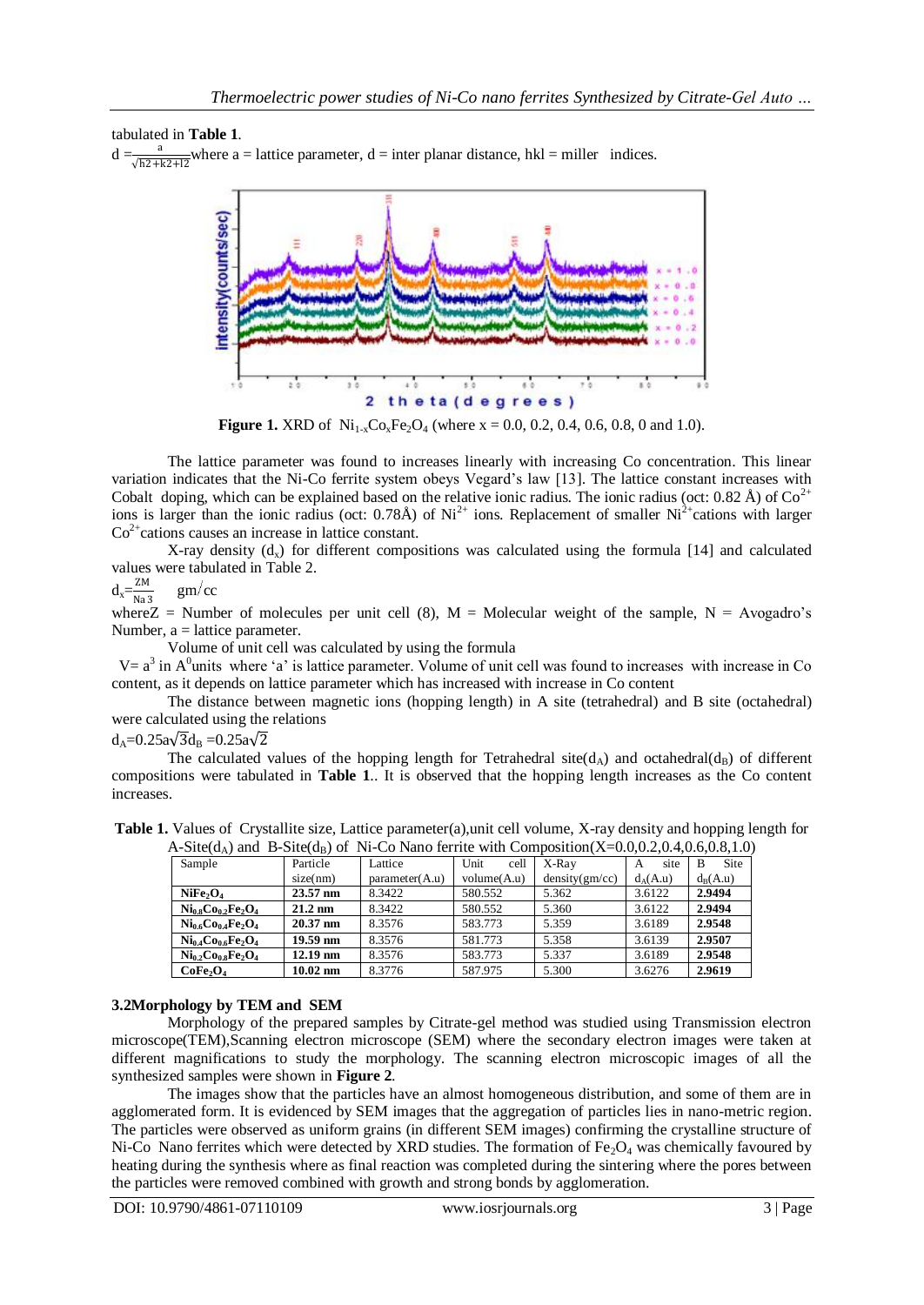It can be seen from SEM micrographs of various compositions that the morphology of the particles is similar. They reveal largely agglomerated, well defined nano particles of the sample powder with inhomogeneous broader grain size distribution. Such broader size distribution is characteristic of mechanically activated nano sized particles. The agglomeration of particles is also because they experience a permanent magnetic moment proportional to their volume [15].

Transmission Electron Microscopy (TEM) was performed for all the samples which is shown figure -3 and which indicates average particle size was ~20 nm. The particles were rounded in cubic shape and formed loose aggregates.



**Figure2** TEM images of  $Ni_{1-X}Co_XFe_2O_4$  Nano ferrites



**Figure 3** SEM images of  $Ni_{1-X}Co_XFe_2O_4$  Nano ferrites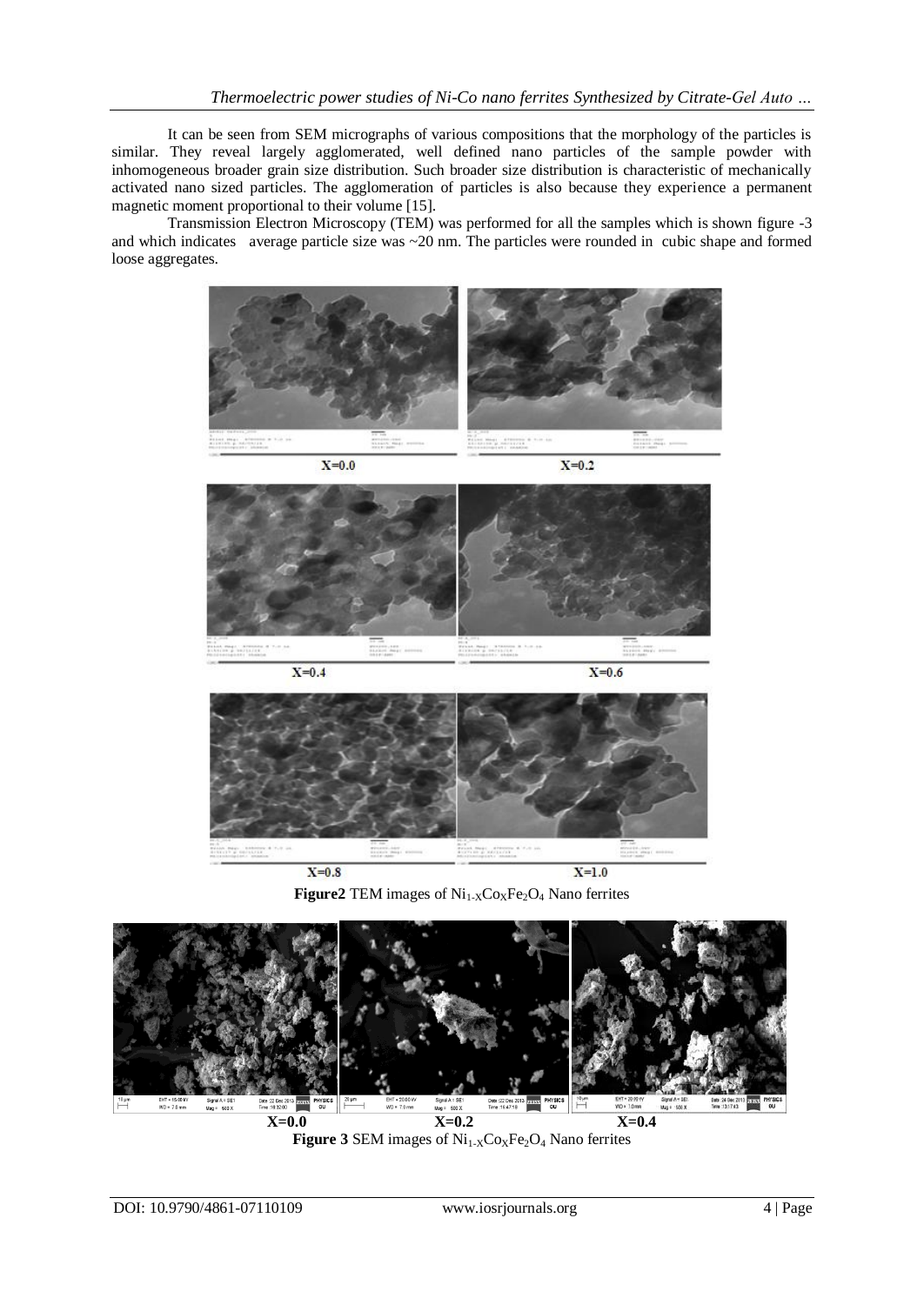

 $(X=0.0)$   $(X=0.4)(X=0.8)$ Figure-4EDS graph of  $Ni_{1\times}Co_{X}Fe_{2}O_{4}$  Nano ferrites with composition(X=0.0,0.4,0.8)

## **3.3. Elemental Analysis by EDS**

The elemental analysis of all the Ni-Co nano ferrite samples with different compositions was analysed by Energy Dispersive Spectrometer (EDS) and the elemental % and atomic % of different elements in the were shown in the **Table 2**. The EDS pattern for samples with  $x = 0.0$ , 0.4and 0.8 were shown in **Figure 4** which indicates the elemental and atomic composition in the sample. The compounds show the presence of Ni, Co, Fe and O without precipitating cations.

| Element                          | $\mathcal{O}$ |          | Ni                 |        | Co                |         | Fe        |          |
|----------------------------------|---------------|----------|--------------------|--------|-------------------|---------|-----------|----------|
| Ferrite composition              | element%      | Atomic % | element % Atomic % |        | element% Atomic % |         | Element % | Atomic % |
| NiFe <sub>2</sub> O <sub>4</sub> | 29.93         | 61.88    | 18.12              | 9.50   |                   | ------- | 51.92     | 28.62    |
| $Ni0.8Co0.2Fe2O4$                | 21.85         | 49.77    | 19.31              | 12.00  | 6.00              | 3.71    | 52.83     | 34.52    |
| $Ni_{0.6}Co_{0.4}Fe_2O_4$        | 28.97         | 59.23    | 9.11               | 5.07   | 14.91             | 8.28    | 46.35     | 27.15    |
| $Ni0.4Co0.6Fe2O4$                | 33.38         | 42.77    | 12.15              | 5.70   | 9.18              | 4.29    | 45.28     | 41.24    |
| $Ni0.2Co0.8Fe2O4$                | 33.53         | 51.63    | 2.69               | 0.91   | 1.26              | 3.80    | 52.50     | 43.66    |
| CoFe <sub>2</sub> O <sub>4</sub> | 34.56         | 66.10    |                    | ------ | 10.88             | 9.50    | 46.62     | 24.34    |

**Table 2:** Elements of each sample composition Ni-Co Nano ferrites analysed by (% weight) obtained by EDS

## **3.4 Composition dependence of Seebeck Coefficient**

The approximate Curie temperatures for the samples of the present ferrite system underinvestigation were measured using Loria technique and were tabulated in **Table** 3. Based onthese values, Seebeck coefficient of the ferrite samples was measured from 320K to 800K(beyond Curie temperature). The values of Seebeck coefficient at 340K for the ferritesamples calculated from the measured values of thermo emf were reported in Table 3.It can be seen from the table that the sign of Seebeck coefficient for all the Ferrite samples is negative. Based on it, Ni-Co ferrites have been classifiedas n-type semiconductors at 340K.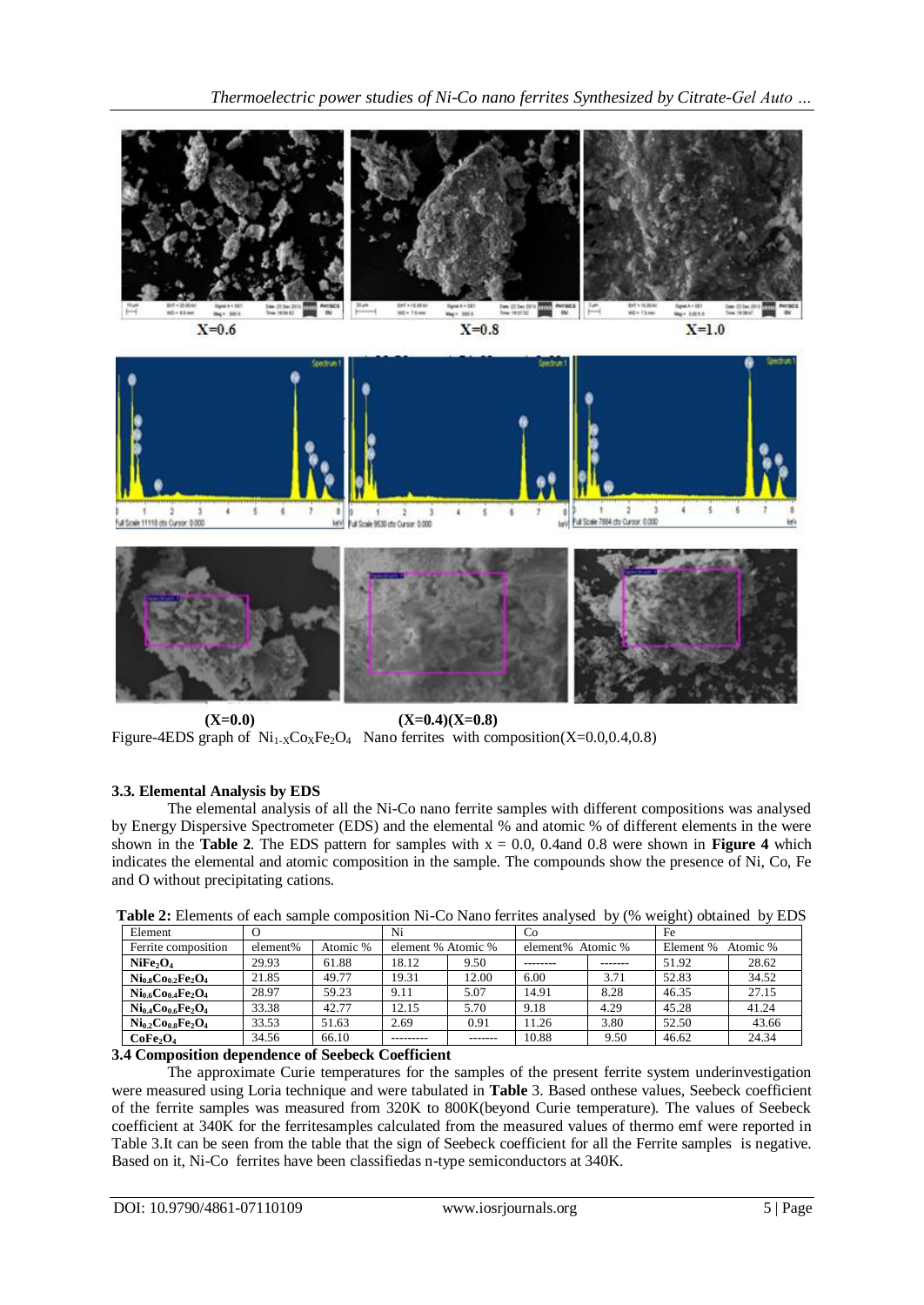| <b>Ferrite Composition</b>       | SeebeckCoeffiecient $(S)(\mu V/K)$ | Seebeck coefficient      | Loria<br><b>Technique</b> |
|----------------------------------|------------------------------------|--------------------------|---------------------------|
|                                  | at 340K                            | <b>Curie Temperature</b> | <b>Curie Temperature</b>  |
| NiFe <sub>2</sub> O <sub>4</sub> | $-230$                             | 850                      | 855                       |
| $Ni0.8Co0.2Fe2O4$                | $-250$                             | 845                      | 847                       |
| $Ni_{0.6}Co_{0.4}Fe_2O_4$        | $-290$                             | 830                      | 840                       |
| $Ni_{0.4}Co_{0.6}Fe_2O_4$        | $-300$                             | 820                      | 830                       |
| $Ni0.2Co0.8Fe2O4$                | $-310$                             | 800                      | 810                       |
| CoFe <sub>2</sub> O <sub>4</sub> | $-330$                             | 750                      | 780                       |

**Table 3:** Thermoelectric power data of Ni-Co ferrites (x=0.0, 0.2,0.4,0.6,0.8, 1.0) at 340K

#### **3.2 Temperature Dependence of Seebeck Coefficient**

The variation of Seebeck coefficient **(**α**)** with hot junction temperature (T) for thedifferent compositions of  $Ni_{1-x}CoxFe_2O_4$  ferrite system (with x=0.0, 0.2, 0.4, 0.6, 0.8and 1.0) compositions were shown in Figures 5 to 10.

**Figure 5 to 10corresponds to**  $Ni<sub>1-x</sub>Co<sub>x</sub>Fe<sub>2</sub>O<sub>4</sub>$  **where(** $x=0.0,0.2,0.4,0.6,0.8$  **and 1.0) It can be seen from** the figures that the sign of the Seebeck coefficients is negative in the measured temperature range indicating the n-type of semiconducting nature throughout this range. This means that the majority of charge carriers are electrons. Similar behavior of variation of Seebeck coefficient with temperature was observed in Ni-Cr ferrites [16].

With increase in temperature it is observed that magnitude of Seebeckcoefficient increases in the ferromagnetic region and reaches a maximum at certaintemperature, denoted as Seebeck coefficient transition temperature. However, beyondthis transition temperature the value of Seebeck coefficient was found to decrease withfurther increase in temperature which is due to the magnetic transition where the material becomes paramagnetic. The transition temperatures of the ferrite samplesmeasured from these figures were in good agreement with the Curie temperature valuesobtained from Loria method as evident from Table 1.



**Figure-5:** Plot of Seebeck Coefficient (S) versus temperature (T) for  $Ni_{1-x}Co_xFe_2O_4$  (when x=0.0)



**Figure-6**Plot of Seebeck Coefficient (S) versus temperature (T) for  $Ni_{1-x}Co_xFe_2O_4$  (when x=0.2)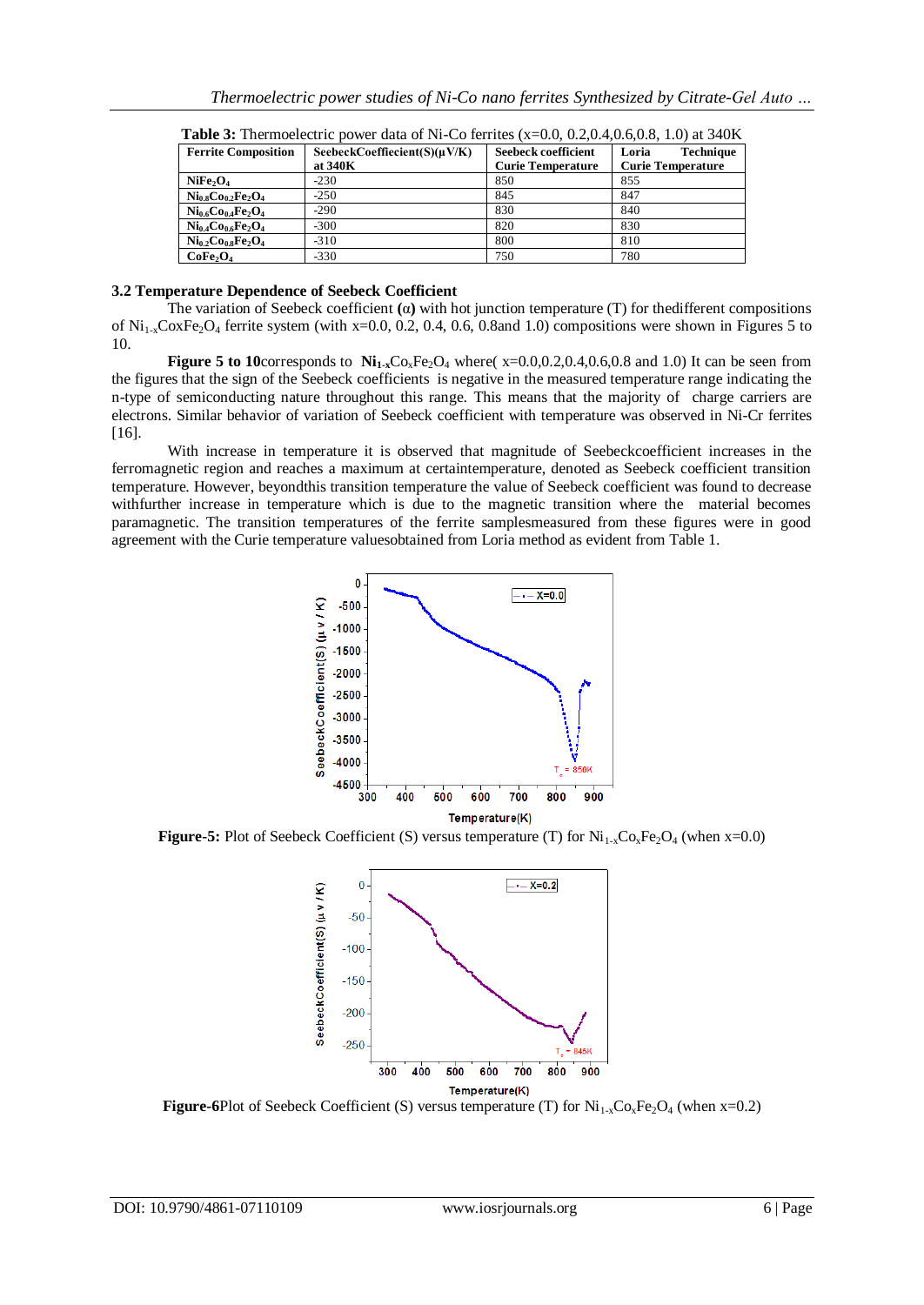

**Figure-7:**Plot of Seebeck Coefficient (S) versus temperature (T) for Ni<sub>1-x</sub>Co<sub>x</sub>Fe<sub>2</sub>O<sub>4</sub> (when x=0.4)



**Figure-8:**Plot of Seebeck Coefficient (S) versus temperature (T) for Ni<sub>1-x</sub>Co<sub>x</sub>Fe<sub>2</sub>O<sub>4</sub> (when x=0.6)



**Figure-9:**Plot of Seebeck Coefficient (S) versus temperature (T) for Ni<sub>1-x</sub>Co<sub>x</sub>Fe<sub>2</sub>O<sub>4</sub> (when x=0.8)



**Figure-1:**0Plot of Seebeck Coefficient (S) versus temperature (T) for Ni<sub>1-x</sub>Co<sub>x</sub>Fe<sub>2</sub>O<sub>4</sub> (when x=1.0)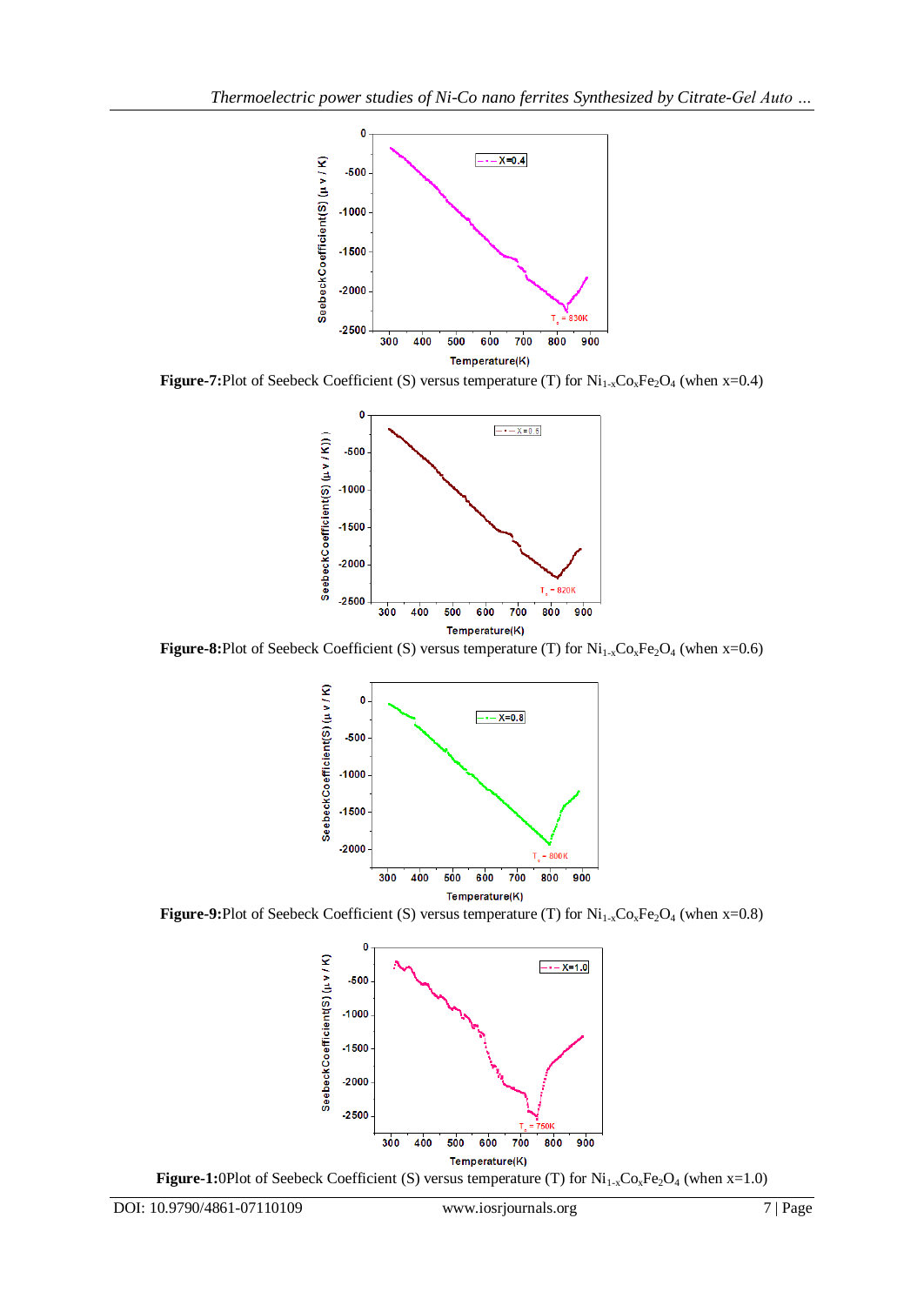This variation of Seebeck coefficient  $(\alpha)$  with temperature can be explained based on the fact that in the case of n-type semiconducting materials (all the compositions of ferrites under investigation), the hot surface becomes positively charged, as it loses some of its electrons. The cold surface of the semiconductor becomes negatively charged due to the diffusion of free electrons from the hot portion. On increasing the temperature, the following conduction mechanism becomes more probable that generates electrons

$$
\text{Fe}^{2+} \leftrightarrow \text{Fe}^{3+} + \text{e}^{-}
$$

These electrons accumulate on the cold portion, as a result of which potential difference developed ( $\Delta E$ ) increases and Seebeck coefficient  $\alpha$ ) increases. The decreaseinSeebeck coefficient after the transition temperature may be due to filling up ofoxygen vacancies and migration of ions from one site to other thereby reducing theconcentration of mobile electrons [17].

Thus, it is clear that in case of Ni-Co ferrites the thermoelectric power (nonmagneticproperty) is showing clear transition at the Curie temperature similar to themagnetic properties such as permeability, susceptibility and magnetization. It is clearfrom the figures that Seebeck coefficient is maximum at transition temperature (Ts).

This indicates that the magnetic ordering has marked influence on the thermoelectricproperty of the ferrites under investigation

#### **3.3. Conduction mechanism**

According to Verwey et al [18] the conduction mechanism in ferrites is due toexchange of electrons from the cations in the same site in the lattice. In Cobalt ferrites, theconduction can possibly be attributed to hopping of electrons between Fe2+ & Fe3+ aswell as between  $Co^{2+} \& Co^{3+}$  at the octahedral sites of the spinel ferrites by themechanism

## $Fe^{2+} \leftrightarrow Fe^{3+} + e (or)$

 $Co^{2+} \leftrightarrow Co^{3+} + e^-$ At the tetrahedral sites, hole (e+) is involved in hopping process between Co2+and Co<sup>3+</sup> by the hopping mechanism  $Co^{2+} \leftrightarrow Co^{3+} + e^- As$   $Co^{2+}$  ions cannot be formed on the B-sites, the probable conductionmechanisms in the system are  $\text{Fe}^{2+} \leftrightarrow \text{Fe}^{3+} + \text{e}$  (n-type) at the B sites and  $\text{Co}^{2+} \leftrightarrow \text{Co}^{3+} + \text{e}^+$  (p-type) at the A site of the spinel ferrite.

Assuming that two hopping mechanisms are involved, the predominance of oneover the other depends upon the concentration of substituted cation  $\text{Co}^{3+}(x)$  andtemperature (T). If the electron exchange mechanism  $(Fe^{2+} \leftrightarrow Fe^{3+} + e^-)$  dominates tothe hole exchange mechanism  $(Co^{3+} \leftrightarrow Co^{2+} + e^+)$  the ferrite composition might conductas n-type semiconductor (or vice versa).

From **Figures 5 to 10**, the negative value of thermo electric power found over the entiremeasured temperature range shows that the majority of charge carriers are electrons**. Hence,**

**the following conduction mechanism is suggested for all the samples of Ni-Co ferrites which ispredominantly due to hopping of electrons [19] between**  $\text{Fe}^{2+}$  and  $\text{Fe}^{3+}$  ions  $\text{Fe}^{2+} \leftrightarrow \text{Fe}^{3+} + \text{e}^{-}$ 

In ferrites, three regions were observed by number of researchers [20]. According to them,the conduction in the first region is due the impurities, in second region due to polaron hopping and in third region it is due to magnetic ordering.

Thermoelectric effect is the direct conversion of temperature differences to electricvoltage and vice versa. This effect can be used to generate electricity, measure temperature orchange the temperature of objects. Thermoelectric devices can be used as temperaturecontrollers because the direction of heating and cooling is determined by the polarity of theapplied voltage.

## **IV. Conclusions**

- Citrate Gel auto combustion technique is a convenient way for obtaining a homogeneous nano sized mixed Ni-Co ferrites.
- The process involves no impurity pickup and material loss. It is a very simple and economical method where no specific heating or cooling rate is required. It is a low temperature processing technique and requires shorter sintering duration.
- X-ray diffraction pattern confirms the formation of cubic spinel structure in single phase without any impurity peak. It is in good agreement with the standard data from ICSD
- The crystallite size of the various Ni-Co ferrites was in the range of 10-24 nm.
- The lattice parameter is increased with the increase of Co substitution in Ni-Co ferrites which indicates that the mixed Ni-Co ferrite system obeys Vegard"s law.
- SEM micrographs of various compositions indicate the morphology of the particles is similar. They reveal largely agglomerated, well defined nano particles of the sample powder with inhomogeneous broader grain size distribution.